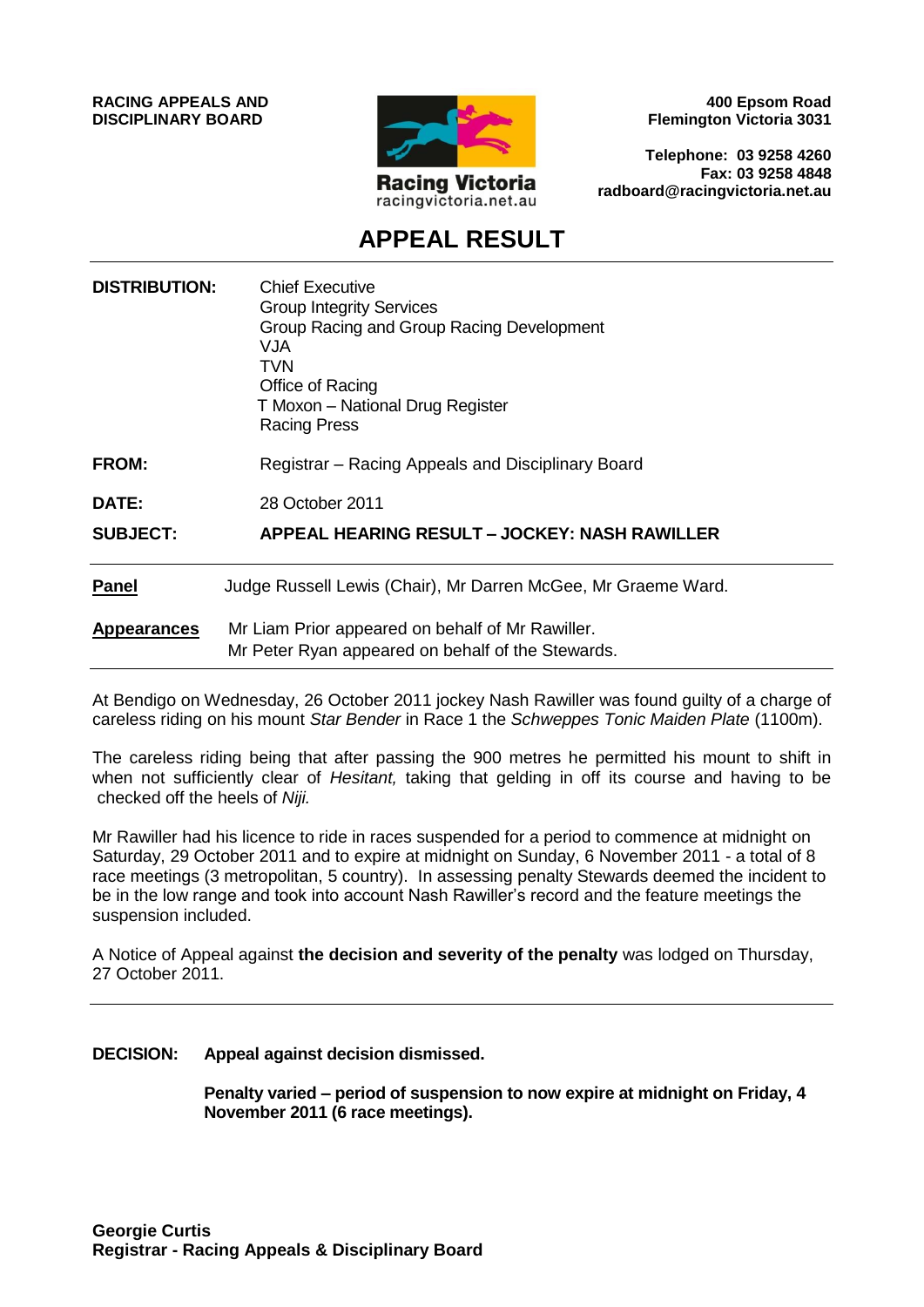# **TRANSCRIPT OF PROCEEDINGS**

# **RACING APPEALS AND DISCIPLINARY BOARD**

\_\_\_\_\_\_\_\_\_\_\_\_\_\_\_\_\_\_\_\_\_\_\_\_\_\_\_\_\_\_\_\_\_\_\_\_\_\_\_\_\_\_\_\_\_\_\_\_\_\_\_\_\_\_\_\_\_\_\_\_\_\_\_

# **HIS HONOUR JUDGE R.P.L. LEWIS, Chairman MR D. McGEE MR G. WARD**

#### **EXTRACT OF PROCEEDINGS**

# **DECISION**

# **IN THE MATTER OF THE SCHWEPPES TONIC MAIDEN PLATE OVER 1100 METRES AT BENDIGO ON 26/10/11**

# **JOCKEY: NASH RAWILLER**

#### **MELBOURNE**

#### **FRIDAY, 28 OCTOBER 2011**

MR P. RYAN appeared on behalf of the RVL Stewards

MR L. PRIOR appeared on behalf of the Appellant